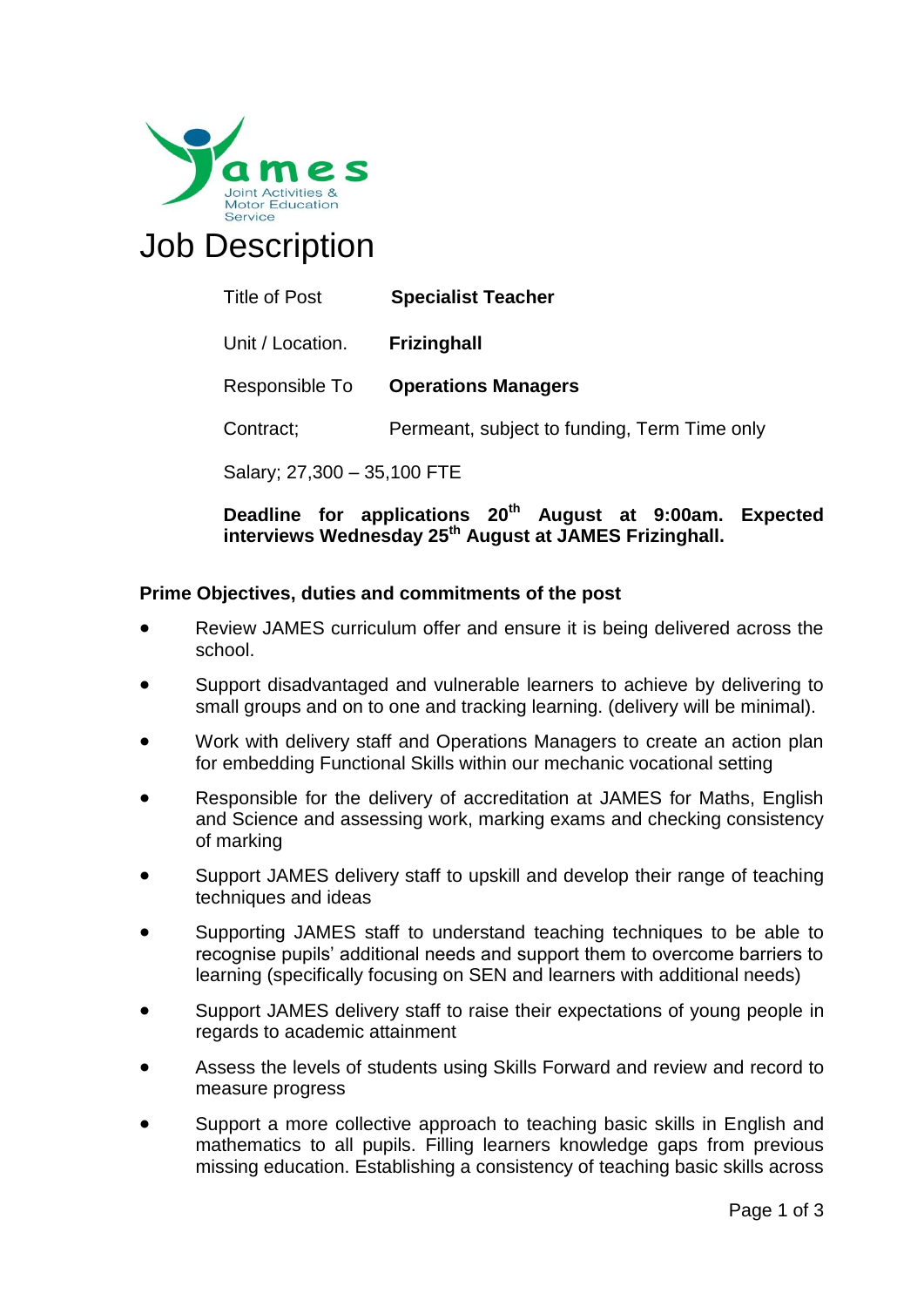all areas of JAMES provision (garage and classroom). For example operating the same method of volume measurement in the classroom and the garage when changing oil in a vehicle or writing a letter to a garage about the requirements of a part for a vehicle

- Enable young people attending our vocational offer to develop and evidence Functional Skills progress
- Support the development of appropriate content for the range of JAMES learners; year 8 through to year 13, though most learners are operating at Entry 1 to Level 1
- Work together with the JAMES staff team to; accelerate learning, raise confidence and self-esteem, improve the progression pathways and infuse JAMES young people with a love of learning
- Work together with the JAMES staff team to support learners to understand the wide skill set which they have acquired while at JAMES, including essential and life skills
- To lead on and work together with JAMES staff, to measure incremental attainment and progression of learners
- Complete all reports, plans, timesheets and other documentation needed to evidence the programme and the work undertaken
- Link with partners where necessary; for example referring schools
- Utilise the environments which JAMES specialises in to create a unique offer to vulnerable learners in the district
- Manage your own diary and work on your own initiative.
- Be flexible in your working hours where the programme requires
- Provide enthusiastic leadership and a positive role model to inspire the JAMES staff team and young people
- Check your JAMES email regularly ( $1<sup>st</sup>$  name).(surname)@jamesuk.org
- Attend an induction, all relevant training, team meetings, supervisions and full staff meetings.
- Provide assistance and support in other project elements as required.
- Familiarise yourself with and follow all JAMES policies and procedures
- Work to policies, procedures and expectations of partner agencies and funders.
- Remain professional at all times (this includes outside of work hours).
- Complete timesheets and monitoring and submit to operations manager.
- Work in collaboration with other JAMES staff to create a holistic provision, sharing resources, equipment, skills and knowledge.